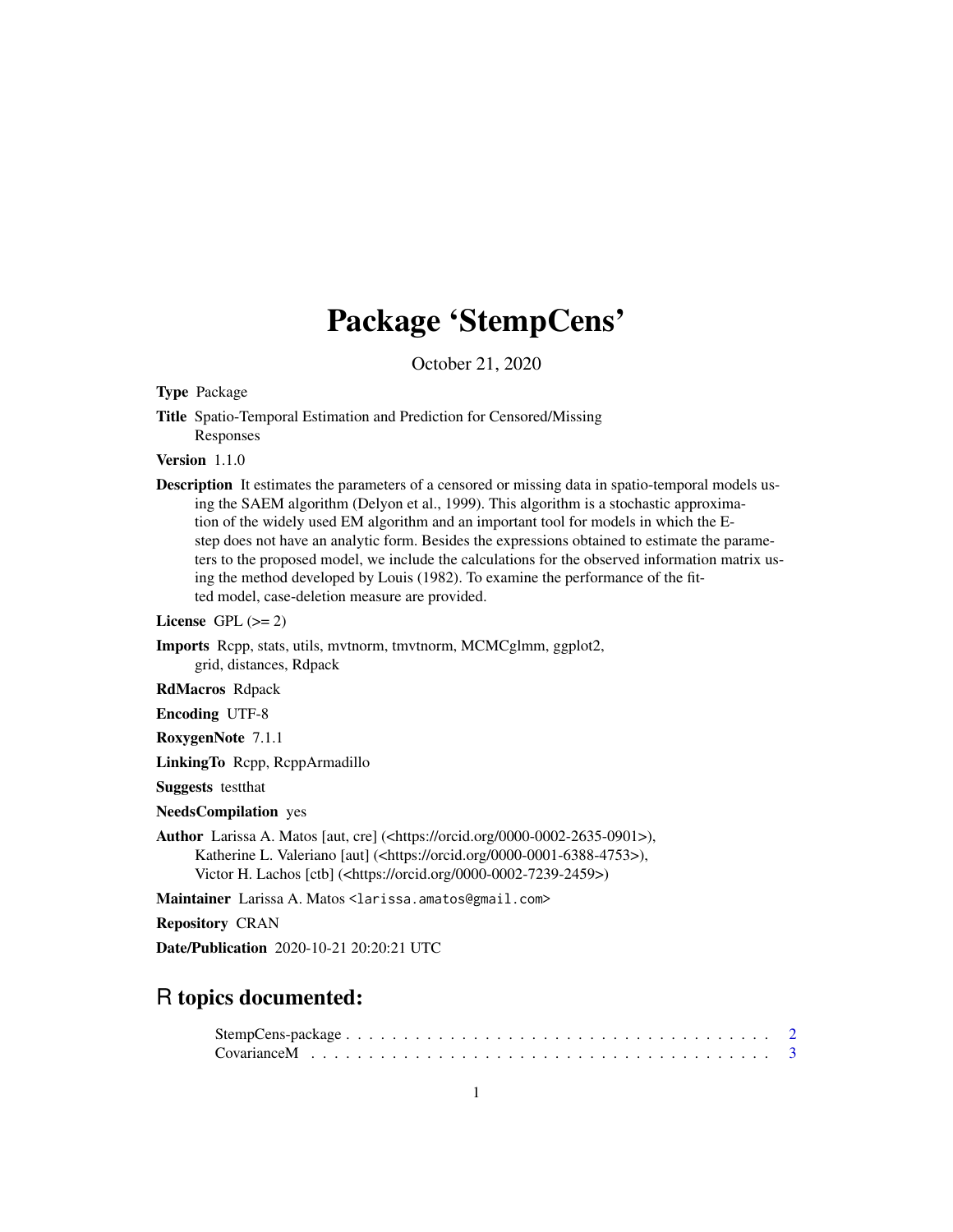<span id="page-1-0"></span>

| Index |  |  |
|-------|--|--|

| StempCens-package | Spatio-Temporal Estimation and Prediction for Censored/Missing Re- |
|-------------------|--------------------------------------------------------------------|
|                   | sponses                                                            |

#### **Description**

It estimates the parameters of a censored or missing data in spatio-temporal models using the SAEM algorithm (Delyon et al., 1999). This algorithm is a stochastic approximation of the widely used EM algorithm and an important tool for models in which the E-step does not have an analytic form. Besides the expressions obtained to estimate the parameters to the proposed model, we include the calculations for the observed information matrix using the method developed by Louis (1982). To examine the performance of the fitted model, case-deletion measure are provided.

#### Details

The functions provided are:

- [CovarianceM](#page-2-1): computes the spatio-temporal covariance matrix for balanced data.
- [EffectiveRange](#page-7-1): computes the effective range for an isotropic spatial correlation function.
- [EstStempCens](#page-8-1): returns the maximum likelihood estimates of the unknown parameters.

- [PredStempCens](#page-12-1): performs spatio-temporal prediction in a set of new S spatial locations for fixed time points.

- [CrossStempCens](#page-3-1): performs cross-validation, which measure the performance of the predictive model on new test dataset.

- [DiagStempCens](#page-5-1): returns measures and graphics for diagnostic analysis.

#### Author(s)

Larissa A. Matos [\(ORCID\)](https://orcid.org/0000-0002-2635-0901), Katherine L. Valeriano [\(ORCID\)](https://orcid.org/0000-0001-6388-4753) and Victor H. Lachos [\(ORCID\)](https://orcid.org/0000-0002-7239-2459)

Maintainer: Larissa A. Matos (<larissa.amatos@gmail.com>).

#### References

Cook R (1977). "Detection of influential observation in linear regression." *Technometrics*, 19(1), 15–18. doi: [10.1080/00401706.1977.10489493.](https://doi.org/10.1080/00401706.1977.10489493)

Delyon B, Lavielle M, Moulines E (1999). "Convergence of a stochastic approximation version of the EM algorithm." *Annals of Statistics*, 27(1), 94–128. doi: [10.1214/aos/1018031103.](https://doi.org/10.1214/aos/1018031103)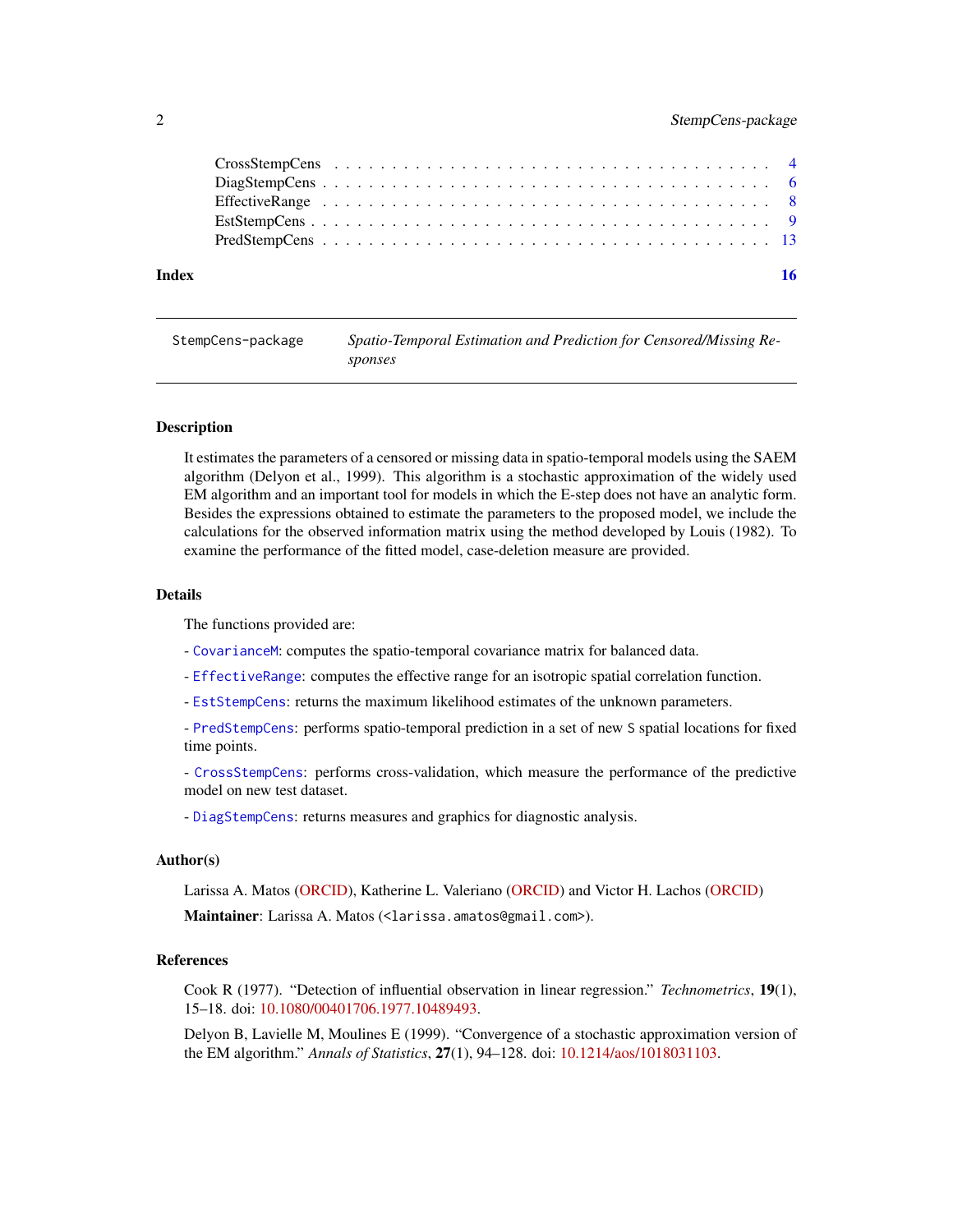#### <span id="page-2-0"></span>CovarianceM 3

Louis T (1982). "Finding the observed information matrix when using the EM algorithm." *Journal of the Royal Statistical Society: Series B (Methodological)*, 44(2), 226–233. doi: [10.1111/j.2517-](https://doi.org/10.1111/j.2517-6161.1982.tb01203.x) [6161.1982.tb01203.x.](https://doi.org/10.1111/j.2517-6161.1982.tb01203.x)

Zhu H, Lee S, Wei B, Zhou J (2001). "Case-deletion measures for models with incomplete data." *Biometrika*, 88(3), 727–737. doi: [10.1093/biomet/88.3.727.](https://doi.org/10.1093/biomet/88.3.727)

<span id="page-2-1"></span>CovarianceM *Covariance matrix for spatio-temporal model*

#### Description

It computes the spatio-temporal covariance matrix for balanced data, i.e., when we have the same temporal indexes per location. To compute the spatial correlation it provides 5 functions: exponential, gaussian, matern, spherical and power exponential. To compute the temporal correlation is used an autocorrelation function of an AR(1) process.

#### Usage

CovarianceM(phi, rho, tau2, sigma2, distSpa, disTemp, kappa, type.S)

#### Arguments

| phi     | value of the spatial scaling parameter.                                                                                                                                                                                                                                         |
|---------|---------------------------------------------------------------------------------------------------------------------------------------------------------------------------------------------------------------------------------------------------------------------------------|
| rho     | value of the time scaling parameter.                                                                                                                                                                                                                                            |
| tau2    | value of the the nugget effect parameter.                                                                                                                                                                                                                                       |
| sigma2  | value of the partial sill.                                                                                                                                                                                                                                                      |
| distSpa | $n x n$ spatial distance matrix without considering repetitions.                                                                                                                                                                                                                |
| disTemp | $TxT$ temporal distance matrix without considering repetitions.                                                                                                                                                                                                                 |
| kappa   | parameter for all spatial covariance functions. In the case of exponential, gaus-<br>sian and spherical function $\kappa$ is equal to zero. For the power exponential function<br>$\kappa$ is a number between 0 and 2. For the matern correlation function is upper than<br>0. |
| type.S  | type of spatial correlation function: 'exponential' for exponential, 'gaussian'<br>for gaussian, 'matern' for matern, 'pow.exp' for power exponential and 'spherical'<br>for spherical function, respectively. See the analytical form of these functions in<br>EffectiveRange. |

#### Value

The function returns the  $nTrnT$  spatio-temporal covariance matrix for balanced data.

#### Author(s)

Katherine L. Valeriano, Victor H. Lachos and Larissa A. Matos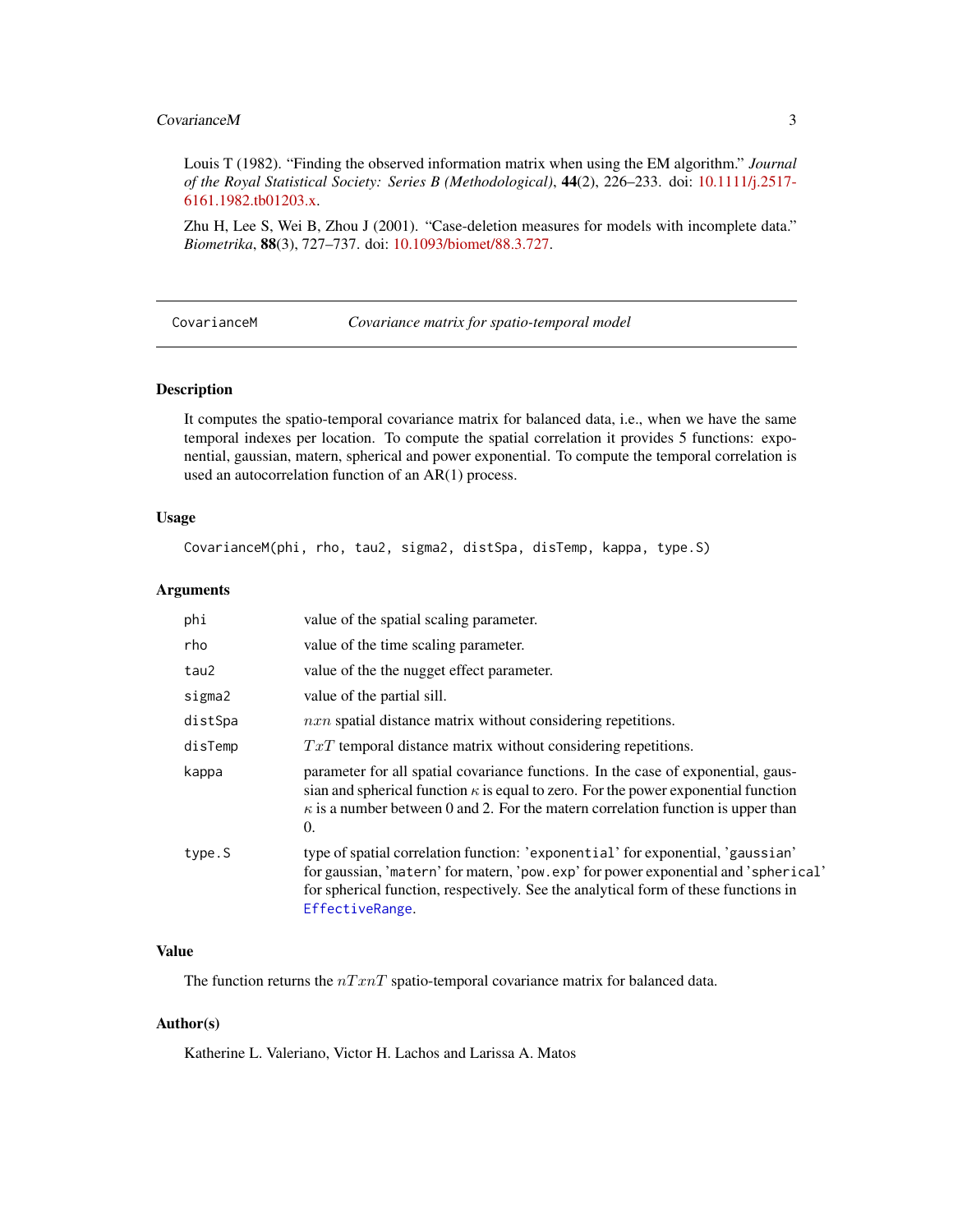#### Examples

```
# Initial parameter values
phi <-5; rho <-0.45tau2 <- 0.80; sigma2 <- 2
# Simulating data
n1 <- 10 # Number of spatial locations
n2 < -5 # Number of temporal index
set.seed(1000)
x.co \le round(runif(n1,0,10),5) # X coordinate
y.co \le round(runif(n1,0,10),5) # Y coordinate
coord \le - cbind(x.co,y.co) \qquad # Cartesian coordinates without repetitions
time \leq as.matrix(seq(1,n2)) # Time index without repetitions
# Covariance matrix
Ms <- as.matrix(dist(coord)) # Spatial distances
Mt <- as.matrix(dist(time)) # Temporal distances
Cov <- CovarianceM(phi,rho,tau2,sigma2,distSpa=Ms,disTemp=Mt,kappa=0,type.S="exponential")
```
<span id="page-3-1"></span>CrossStempCens *Cross-Validation in spatio-temporal model with censored/missing responses*

#### Description

This function performs cross-validation in spatio-temporal model with censored/missing responses, which measure the performance of the predictive model on new test dataset. The cross-validation method for assessing the model performance is validation set approach (or data split).

#### Usage

```
CrossStempCens(Pred.StempCens, yObs.pre)
```
#### Arguments

| Pred. StempCens an object of class Pred. StempCens given as output by the PredStempCens func- |
|-----------------------------------------------------------------------------------------------|
| tion.                                                                                         |

```
yObs.pre a vector of the observed responses, the test data.
```
#### Value

| Bias  | bias prediction error.              |
|-------|-------------------------------------|
| Mspe  | mean squared prediction error.      |
| Rmspe | root mean squared prediction error. |
| Mae   | mean absolute error.                |

#### Author(s)

Katherine L. Valeriano, Victor H. Lachos and Larissa A. Matos

<span id="page-3-0"></span>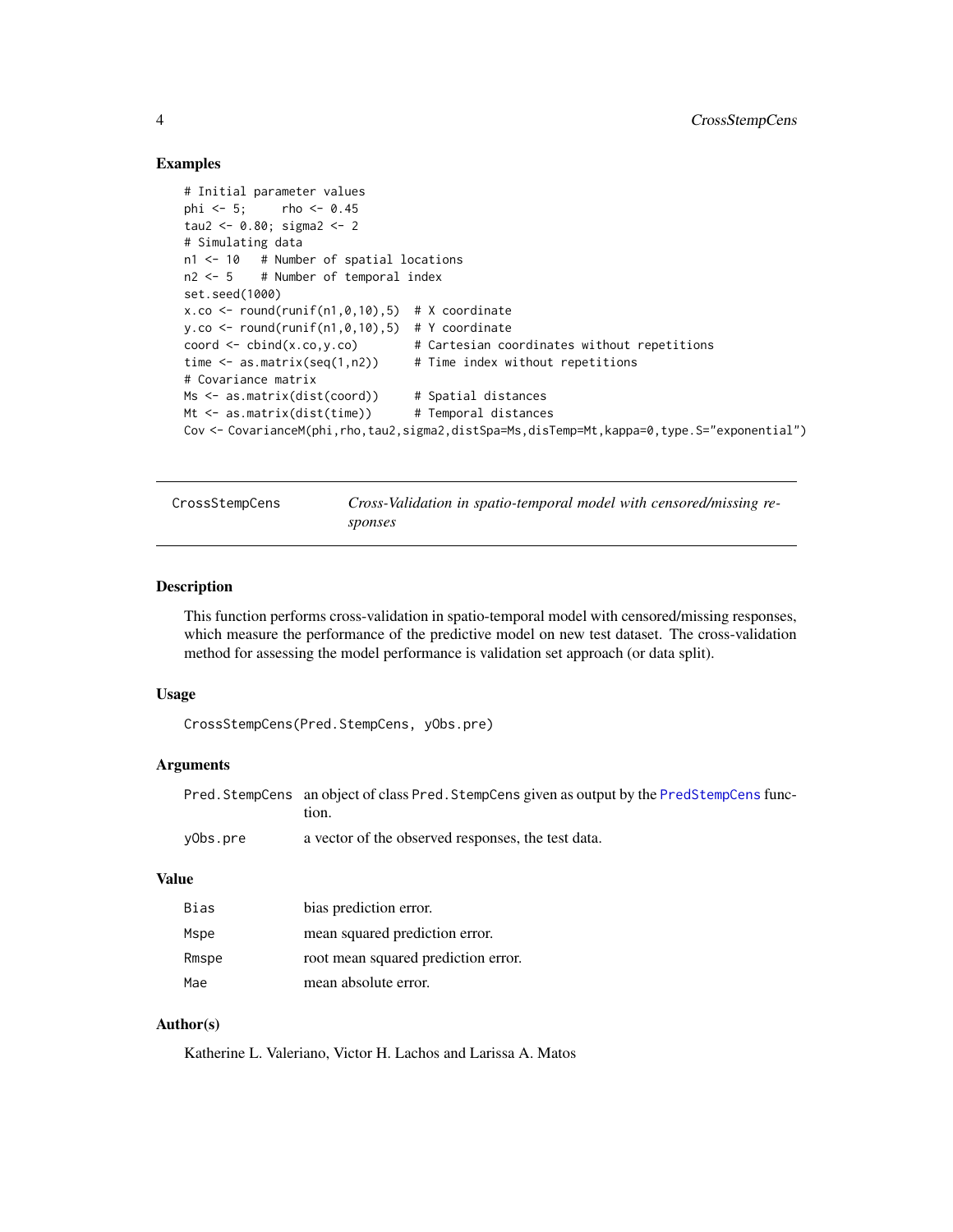#### <span id="page-4-0"></span>CrossStempCens 5

#### See Also

[EstStempCens](#page-8-1), [PredStempCens](#page-12-1)

```
## Not run:
# Initial parameter values
beta \leq c(-1, 1.50)phi <- 5; rho <- 0.6
tau2 <- 0.80; sigma2 <- 2
# Simulating data
n1 <- 7 # Number of spatial locations
n2 <- 5 # Number of temporal index
set.seed(400)
x.co \le round(runif(n1,0,10),9) # X coordinate
y.co \le round(runif(n1,0,10),9) # Y coordinate
coord \le cbind(x.co,y.co) \qquad # Cartesian coordinates without repetitions
coord2 <- cbind(rep(x.co,each=n2),rep(y.co,each=n2)) # Cartesian coordinates with repetitions
time \leq as.matrix(seq(1,n2)) # Time index without repetitions
time2 \leq as.matrix(rep(time,n1)) # Time index with repetitions
x1 \le - rexp(n1*n2,2)
x2 \le - rnorm(n1*n2,2,1)
x \le- cbind(x1, x2)media <- x%*%beta
# Covariance matrix
Ms <- as.matrix(dist(coord)) # Spatial distances
Mt <- as.matrix(dist(time)) # Temporal distances
Cov <- CovarianceM(phi,rho,tau2,sigma2,Ms,Mt,0,"gaussian")
# Data
require(mvtnorm)
y <- as.vector(rmvnorm(1,mean=as.vector(media),sigma=Cov))
data <- data.frame(coord2,time2,y,x)
names(data) <- c("x.coord","y.coord","time","yObs","x1","x2")
# Splitting the dataset
local.set <-cord[c(1,2,4,5,6),]data.est <- data[data$x.coord%in%local.est[,1] & data$y.coord%in%local.est[,2],]
data.valid \leq data[data$x.coord%in%coord[c(3,7),1] & data$y.coord%in%coord[c(3,7),2],]
# Censored
perc <- 0.20
y <- data.est$yObs
aa \le sort(y); bb \le aa[1:(perc*nrow(data.est))]
cutof <- bb[perc*nrow(data.est)]
cc <- matrix(1,nrow(data.est),1)*(y<=cutof)
y[cc==1] <- cutof
data.est \leq data.frame(data.est[,-c(4,5,6)],y,cc,data.est[,c(5,6)])
names(data.est) <- c("x.coord","y.coord","time","yObs","censored","x1","x2")
# Estimation
y <- data.est$yObs
x <- cbind(data.est$x1,data.est$x2)
cc <- data.est$censored
time2 <- as.data.frame(data.est$time)
```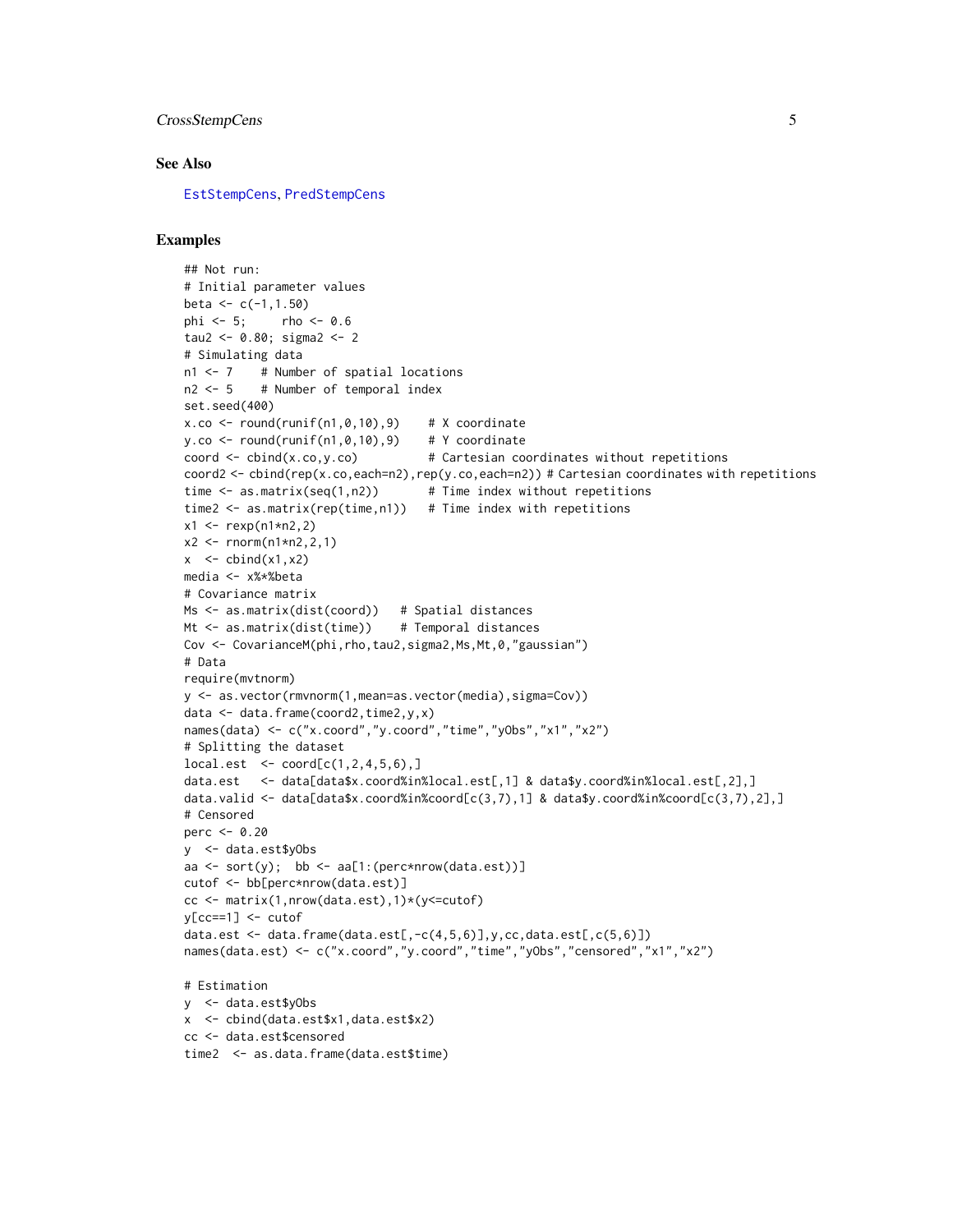```
coord2 \leftarrow data.set[, 1:2]LI <- y; LI[cc==1] <- -Inf # Left-censored
LS < -yest_teste <- EstStempCens(y, x, cc, time2, coord2, LI, LS, init.phi=3.5, init.rho=0.5,
                 init.tau2=1,type.Data="balanced", method="nlminb", kappa=0,
                 type.S="gaussian", IMatrix=FALSE, M=20, perc=0.25, MaxIter=300,
                 pc=0.20)
# Prediction
locPre <- data.valid[,1:2]
timePre <- as.data.frame(data.valid$time)
xPre <- cbind(data.valid$x1,data.valid$x2)
pre_teste <- PredStempCens(est_teste, locPre, timePre, xPre)
class(pre_teste)
# Cross-validation
cross_teste <- CrossStempCens(pre_teste,data.valid$yObs)
cross_teste$Mspe # MSPE
## End(Not run)
```
<span id="page-5-1"></span>DiagStempCens *Diagnostic in spatio-temporal model with censored/missing responses*

#### Description

Return measures and graphics for diagnostic analysis in spatio-temporal model with censored/missing responses.

#### Usage

```
DiagStempCens(Est.StempCens, type.diag = "individual", diag.plot = TRUE, ck)
```

| Est.StempCens | an object of class Est. StempCens given as output by the EstStempCens func-<br>tion. In the EstStempCensfunction, IMatrix must be TRUE.                                                                                                                                                                |
|---------------|--------------------------------------------------------------------------------------------------------------------------------------------------------------------------------------------------------------------------------------------------------------------------------------------------------|
| type.diag     | type of diagnostic: 'individual' is related when one observation is deleted,<br>'time' is related when an entire time is deleted, 'location' is related when an<br>entire location is deleted and 'all' the three cases ('individual', 'time' and<br>'location'). By default type. diag is individual. |
| diag.plot     | TRUE or FALSE. It indicates if diagnostic plots must be showed. By default $=$<br>TRUE.                                                                                                                                                                                                                |
| ck            | the value for ck considered in the benchmark value for the index plot: $mean(GD)$ +<br>$ck * sd(GD)$ , where GD is the vector with all values of the diagnostic measures.                                                                                                                              |

<span id="page-5-0"></span>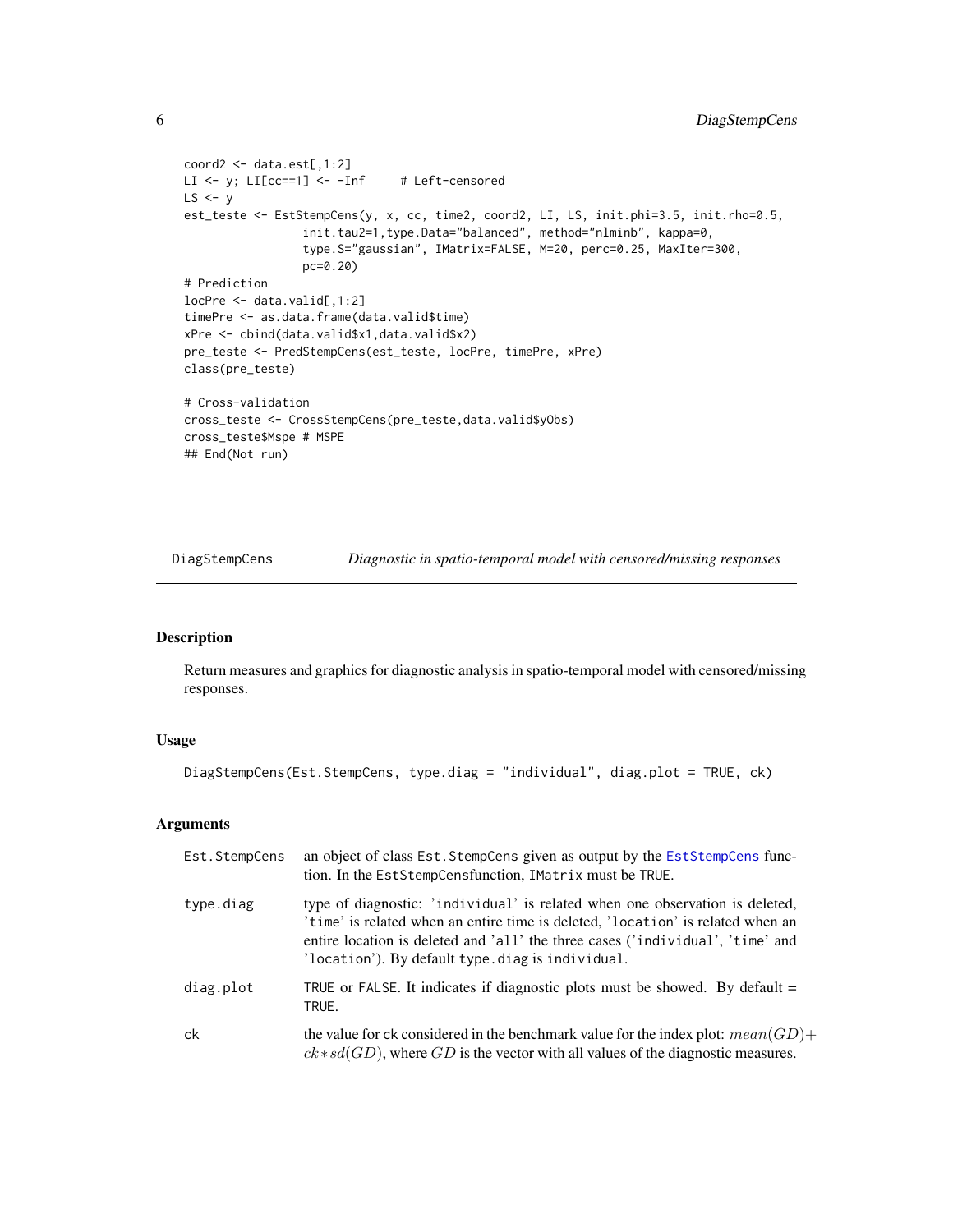#### <span id="page-6-0"></span>DiagStempCens 7

#### Details

This function uses the case deletion approach to study the impact of deleting one or more observations from the dataset on the parameters estimates, using the ideas of Cook (1977) and Zhu et al. (2001). The measure is defined by

 $GD_i(\theta*) = (\theta * -\theta * [i])'[-Q * *(\theta | \theta *)](\theta * -\theta * [i]), i = 1, ....m,$ 

where  $\theta$ ∗ is the estimate of  $\theta$  using the complete data,  $\theta$  ∗[i] are the estimates obtained after deletion of the i-th observation (or group of observations) and  $Q \ast \ast (\theta | \theta \ast)$  is the Hessian matrix.

We can eliminate an observation, an entire location or an entire time index.

#### Value

The function returns a list with the diagnostic measures.

- If type.diag  $==$  individual  $|$  time  $|$  location: GD is a data.frame with the index value of the observation and the GD measure.
- If type. diag  $==$  all: GDind is a data.frame with the index value of the observation and the GD measure for individual.

GDtime is a data.frame with the time index value and the GD measure for time.

GDloc is a data.frame with the side index value and the GD measure for location.

#### Author(s)

Katherine L. Valeriano, Victor H. Lachos and Larissa A. Matos

#### See Also

**[EstStempCens](#page-8-1)** 

```
## Not run:
# Initial parameter values
beta <-c(-1,1.5)phi <- 3; rho <- 0.40
tau2 <-1; sigma2 <-2# Simulating data
n1 <- 5 # Number of spatial locations
n2 <- 5 # Number of temporal index
set.seed(98765)
x.co \leftarrow round(runif(n1,0,10),9) # X coordinate
y.co <- round(runif(n1,0,10),9) # Y coordinate
coord \le cbind(x.co,y.co) # Cartesian coordinates without repetitions
coord2 <- cbind(rep(x.co,each=n2),rep(y.co,each=n2)) # Cartesian coordinates with repetitions
time \leq as.matrix(seq(1,n2)) # Time index without repetitions
time2 \leq as.matrix(rep(time,n1)) # Time index with repetitions
x1 \le - rexp(n1*n2,2)
x2 \le rnorm(n1*n2,2,1)
x \le - cbind(x1, x2)
media <- x%*%beta
```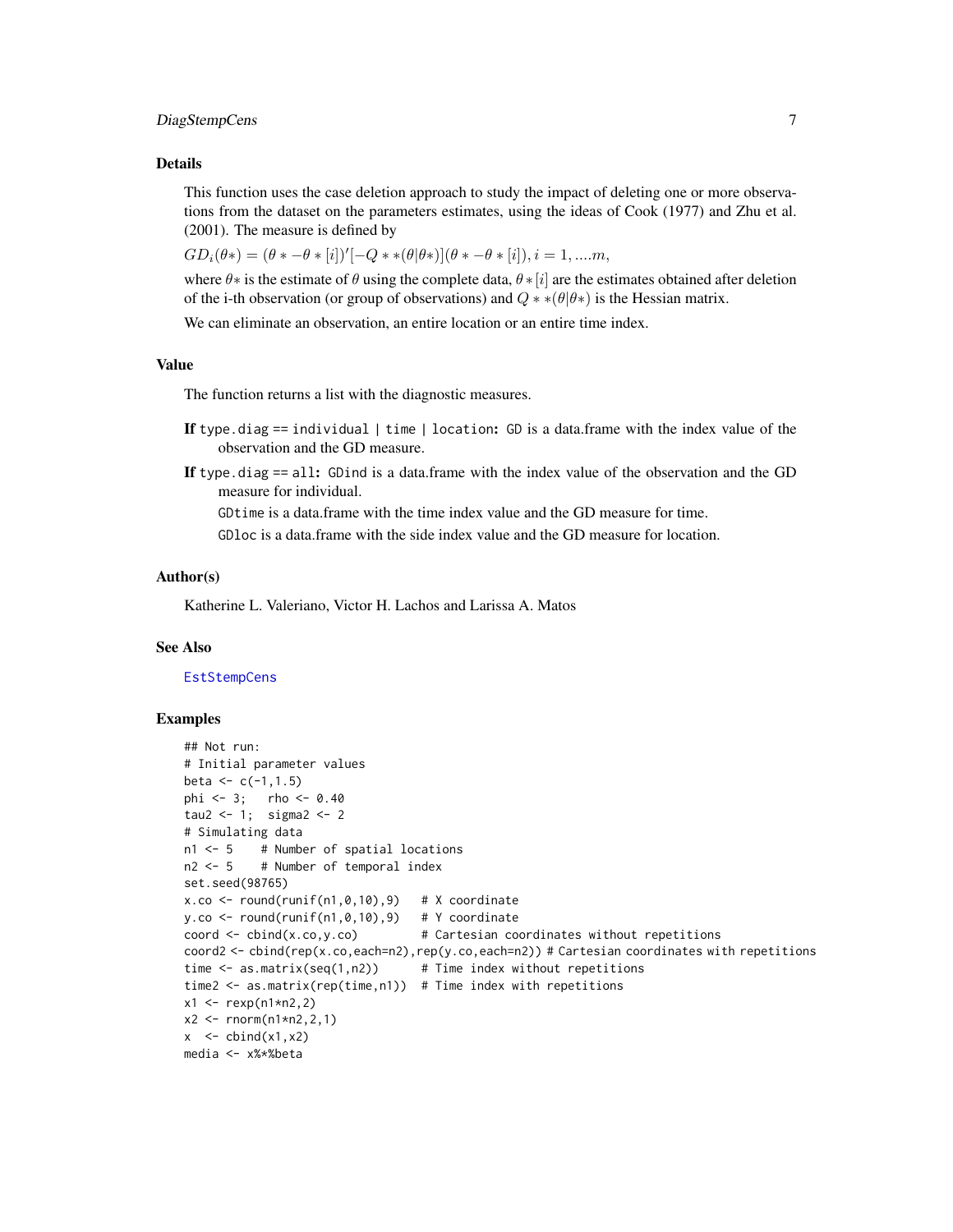```
# Covariance matrix
Ms <- as.matrix(dist(coord)) # Spatial distances
Mt <- as.matrix(dist(time)) # Temporal distances
Cov <- CovarianceM(phi, rho, tau2, sigma2, Ms, Mt, 0, "exponential")
# Data
require(mvtnorm)
y <- as.vector(rmvnorm(1,mean=as.vector(media),sigma=Cov))
perc <- 0.20
aa <- sort(y); bb <- aa[((1-perc)*n1*n2+1):(n1*n2)]; cutof <- bb[1]
cc <- matrix(1,(n1*n2),1)*(y>=cutoff)y[cc==1] <- cutof
y[17] <- abs(y[17])+2*sd(y)
LI < -yLS \leftarrow y; LS[cc==1] \leftarrow Inf # Right-censored
# Estimation
set.seed(74689)
est <- EstStempCens(y, x, cc, time2, coord2, LI, LS, init.phi=2.5, init.rho=0.5, init.tau2=0.8,
          type.Data="balanced", method="nlminb", kappa=0, type.S="exponential",
          IMatrix=TRUE, lower.lim=c(0.01,-0.99,0.01), upper.lim=c(30,0.99,20), M=20,
          perc=0.25, MaxIter=300, pc=0.20)
# Diagnostic
set.seed(12345)
diag <- DiagStempCens(est, type.diag="time", diag.plot = TRUE, ck=1)
## End(Not run)
```

```
EffectiveRange Effective range for some spatial correlation functions
```
#### Description

It computes the effective range for an isotropic spatial correlation function, which is commonly defined to be the distance from which the correlation becomes small, typically below 0.05.

#### Usage

```
EffectiveRange(cor = 0.05, phi, kappa = 0, Sp.model = "exponential")
```

| cor      | effective correlation to check for. By default $= 0.05$ .                                                                                                                                                                                  |
|----------|--------------------------------------------------------------------------------------------------------------------------------------------------------------------------------------------------------------------------------------------|
| phi      | spatial scaling parameter.                                                                                                                                                                                                                 |
| kappa    | smoothness parameter, required by the matern and power exponential functions.<br>By default $= 0$ .                                                                                                                                        |
| Sp.model | type of spatial correlation function: 'exponential' for exponential, 'gaussian'<br>for gaussian, 'matern' for matern, 'pow.exp' for power exponential and 'spherical'<br>for spherical function, respectively. By default $=$ exponential. |

<span id="page-7-0"></span>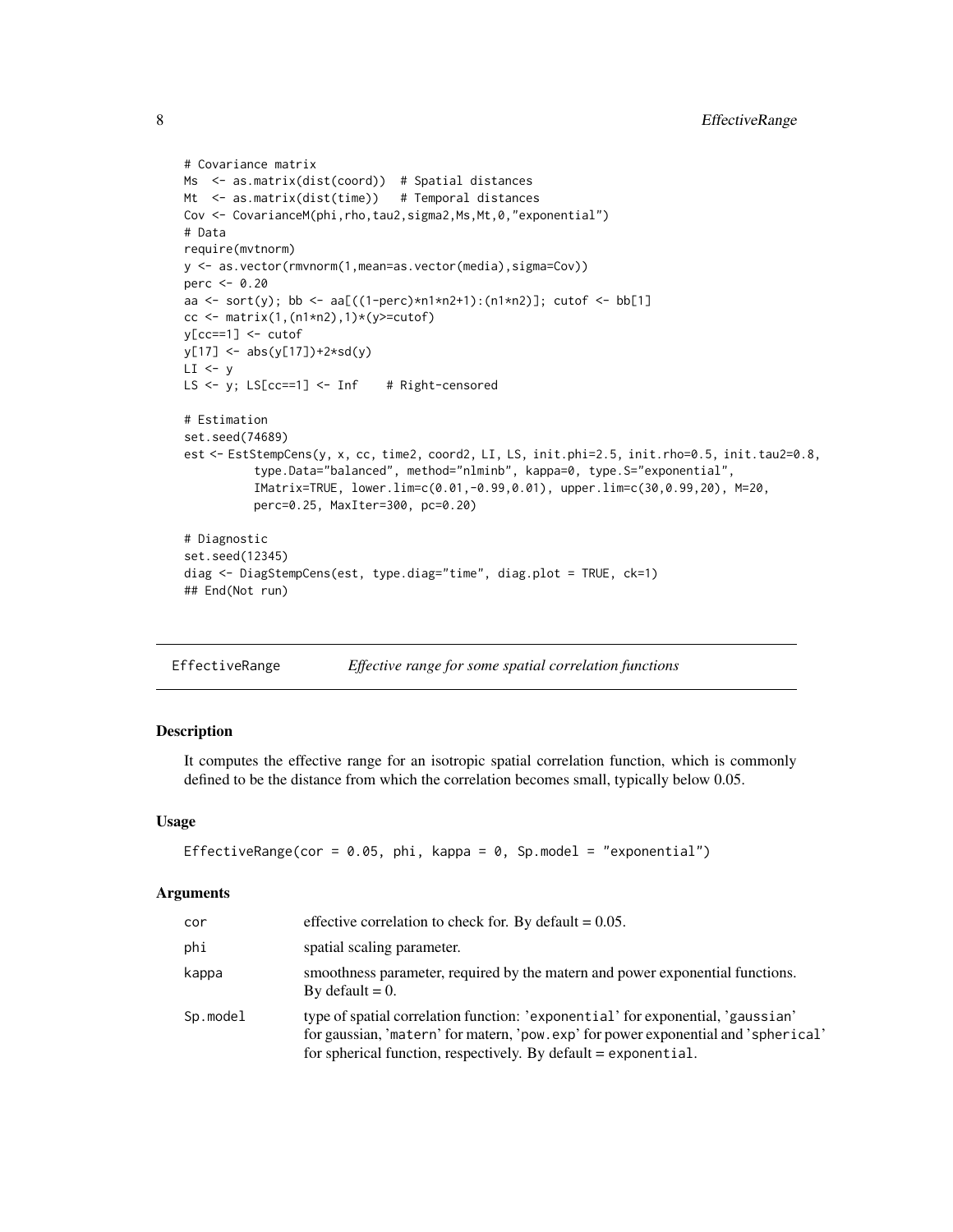#### <span id="page-8-0"></span>EstStempCens 9

#### Details

The available isotropic spatial correlation functions are:

Exponential:  $Corr(d) = exp-d/\phi$ , Gaussian:  $Corr(d) = exp-(d/\phi)^2$ , **Matern:**  $Corr(d) = 1/(2^{\binom{k}{-1}}\Gamma(k))(d/\phi)^{\kappa}K_{\kappa}(d/\phi),$ Power exponential:  $Corr(d) = exp-(d/\phi)^{\kappa}$ , **Spherical:**  $Corr(d) = 1 - 1.5d/\phi + 0.5(d/\phi)^3$ ,

where  $d$  is the Euclidean distance between two observations,  $\phi$  is the spatial scaling parameter, Γ(.) is the gamma function,  $κ$  is the smoothness parameter and  $K_κ(.)$  is the modified Bessel function of the second kind of order  $\kappa$ .

#### Value

The function returns the effective range, i.e., the approximate distance from which the spatial correlation is lower than cor.

#### Author(s)

Katherine L. Valeriano, Victor H. Lachos and Larissa A. Matos

#### Examples

```
phi <- 164.60
range1 <- EffectiveRange(0.05, phi, kappa=0, Sp.model="exponential")
range2 <- EffectiveRange(0.05, phi, kappa=1, Sp.model="pow.exp")
# Note that these functions are equivalent.
```
<span id="page-8-1"></span>EstStempCens *ML estimation in spatio-temporal model with censored/missing responses*

#### Description

Return the maximum likelihood estimates of the unknown parameters of spatio-temporal model with censored/missing responses. The estimates are obtained using SAEM algorithm. The function also computes the observed information matrix using the method developed by Louis (1982). The types of censoring considered are left, right, interval or missing values.

#### Usage

```
EstStempCens(
  y,
  x,
  cc,
  time,
```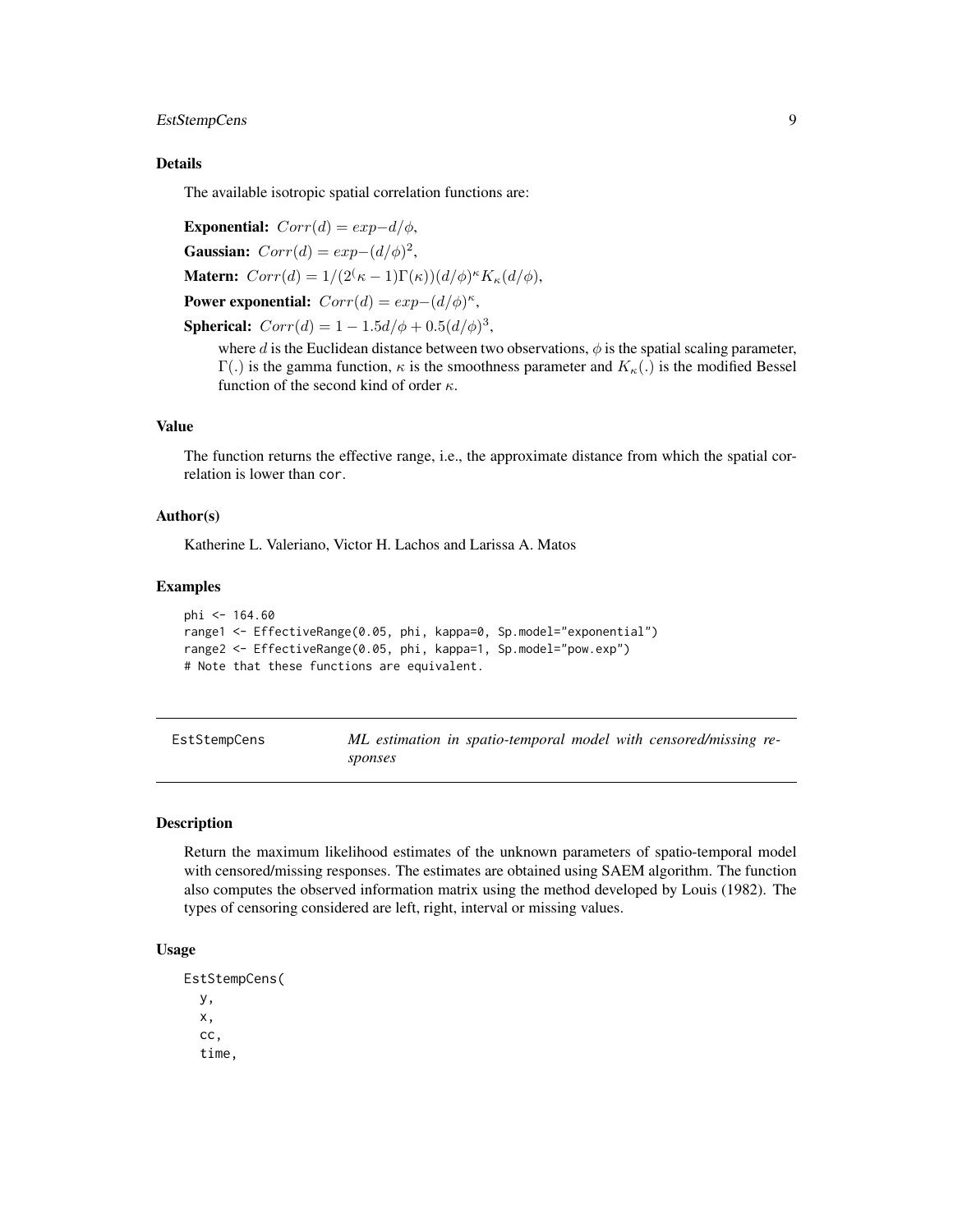```
coord,
 LI,
 LS,
 init.phi,
 init.rho,
 init.tau2,
  tau2.fixo = FALSE,type.Data = "balanced",
 method = "nlminb",kappa = 0,
 type.S = "exponential",
  IMatrix = TRUE,
 lower.lim = c(0.01, -0.99, 0.01),
 upper.lim = c(30, 0.99, 20),
 M = 20,perc = 0.25,
 MaxIter = 300,
 pc = 0.2,
 error = 1e-06
\mathcal{L}
```

| y         | a vector of responses.                                                                                                                                                                                                                                                          |
|-----------|---------------------------------------------------------------------------------------------------------------------------------------------------------------------------------------------------------------------------------------------------------------------------------|
| X         | a matrix or vector of covariates.                                                                                                                                                                                                                                               |
| cс        | a vector of censoring indicators. For each observation: 1 if censored/missing<br>and 0 if non-censored/non-missing.                                                                                                                                                             |
| time      | a vector of time.                                                                                                                                                                                                                                                               |
| coord     | a matrix of coordinates of the spatial locations.                                                                                                                                                                                                                               |
| LI        | lower limit of detection. For each observation: if non-censored/non-missing =y,<br>if left-censored/missing =-Inf or =LOD if right/interval-censored.                                                                                                                           |
| LS        | upper limit of detection. For each observation: if non-censored/non-missing =y,<br>if right-censored/missing =Inf or =L0D if left/interval-censored.                                                                                                                            |
| init.phi  | initial value of the spatial scaling parameter.                                                                                                                                                                                                                                 |
| init.rho  | initial value of the time scaling parameter.                                                                                                                                                                                                                                    |
| init.tau2 | initial value of the the nugget effect parameter.                                                                                                                                                                                                                               |
| tau2.fixo | TRUE or FALSE. Indicate if the nugget effect $(\tau^2)$ parameter must be fixed. By<br>$default = FALSE.$                                                                                                                                                                       |
| type.Data | type of the data: 'balanced' for balanced data and 'unbalanced' for unbalanced<br>data. By default $=$ balanced.                                                                                                                                                                |
| method    | optimization method used to estimate ( $\phi$ , $\rho$ and $\tau^2$ ): 'optim' for the function<br>optim and 'nlminb' for the function $nlminh$ . By default = $nlminb$ .                                                                                                       |
| kappa     | parameter for all spatial covariance functions. In the case of exponential, gaus-<br>sian and spherical function $\kappa$ is equal to zero. For the power exponential function<br>$\kappa$ is a number between 0 and 2. For the matern correlation function is upper than<br>0. |

<span id="page-9-0"></span>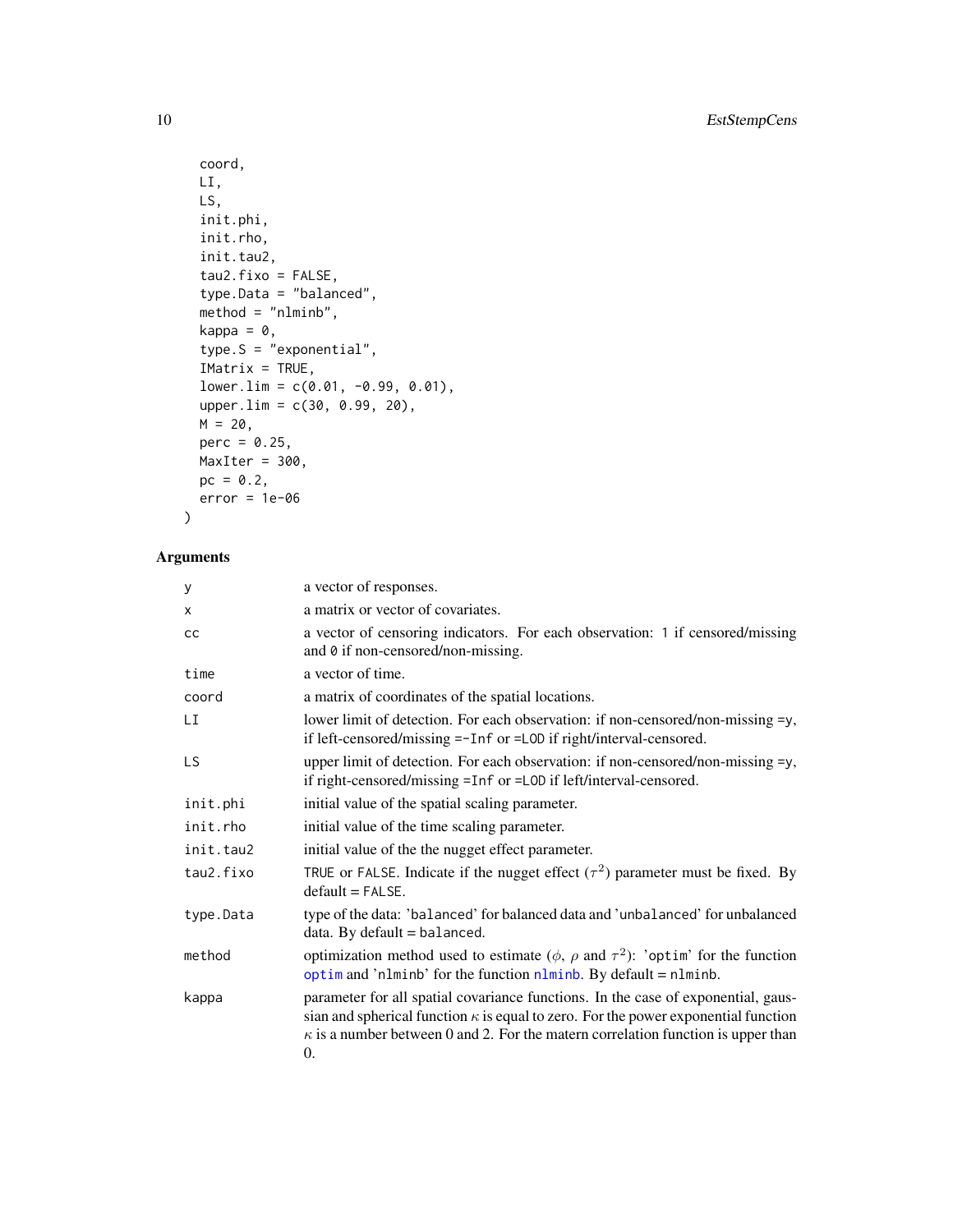| type.S               | type of spatial correlation function: 'exponential' for exponential, 'gaussian'<br>for gaussian, 'matern' for matern, 'pow.exp' for power exponential and 'spherical'<br>for spherical function, respectively. Default is exponential function. |  |  |  |  |
|----------------------|-------------------------------------------------------------------------------------------------------------------------------------------------------------------------------------------------------------------------------------------------|--|--|--|--|
| IMatrix              | TRUE or FALSE. Indicate if the observed information matrix will be computed.<br>By default $=$ TRUE.                                                                                                                                            |  |  |  |  |
| lower.lim, upper.lim |                                                                                                                                                                                                                                                 |  |  |  |  |
|                      | vectors of lower and upper bounds for the optimization method. If unspecified,<br>the default is $c(0.01, -0.99, 0.01)$ for the lower bound and $c(30, 0.99, 20)$<br>for the upper bound if tau2.fixo=FALSE.                                    |  |  |  |  |
| M                    | number of Monte Carlo samples for stochastic approximation. By default $= 20$ .                                                                                                                                                                 |  |  |  |  |
| perc                 | percentage of burn-in on the Monte Carlo sample. By default $= 0.25$ .                                                                                                                                                                          |  |  |  |  |
| MaxIter              | the maximum number of iterations of the SAEM algorithm. By default $=$ 300.                                                                                                                                                                     |  |  |  |  |
| рc                   | percentage of iterations of the SAEM algorithm with no memory. By default =<br>0.20.                                                                                                                                                            |  |  |  |  |
| error                | the convergence maximum error. By default = $1e-6$ .                                                                                                                                                                                            |  |  |  |  |
|                      |                                                                                                                                                                                                                                                 |  |  |  |  |

#### Details

The spatio-temporal Gaussian model is giving by:

 $Y(s_i, t_j) = \mu(s_i, t_j) + Z(s_i, t_j) + \epsilon(s_i, t_j),$ 

where the deterministic term  $\mu(s_i, t_j)$  and the stochastic terms  $Z(s_i, t_j)$ ,  $\epsilon(s_i, t_j)$  can depend on the observed spatio-temporal indexes for  $Y(s_i, t_j)$ . We assume Z is normally distributed with zeromean and covariance matrix  $\Sigma_z = \sigma^2 \Omega_{\phi\rho}$ , where  $\sigma^2$  is the partial sill,  $\Omega_{\phi\rho}$  is the spatio-temporal correlation matrix, $\phi$  and  $\rho$  are the spatial and time scaling parameters;  $\epsilon(s_i, t_j)$  is an independent and identically distributed measurement error with  $E[\epsilon(s_i, t_j)] = 0$ , variance  $Var[\epsilon(s_i, t_j)] = \tau^2$ (the nugget effect) and  $Cov[\epsilon(s_i, t_j), \epsilon(s_k, t_l)] = 0$  for all  $s_i = !s_k$  or  $t_j = !t_l$ .

In particular, we define  $\mu(s_i, t_j)$ , the mean of the stochastic process as

 $\mu(s_i, t_j) = \sum_{k=1}^p x_k(s_i, t_j) \beta_k,$ 

where  $x_1(s_i,t_j),...,x_p(s_i,t_j)$  are known functions of  $(s_i,t_j)$ , and  $\beta_1,...,\beta_p$  are unknown parameters to be estimated. Equivalently, in matrix notation, we have the spatio-temporal linear model as follows:

$$
Y = X\beta + Z + \epsilon,
$$

$$
Z N(0, \sigma^2 \Omega_{\phi \rho}),
$$

$$
\epsilon N(0, \tau^2 I_m).
$$

Therefore the spatio-temporal process, Y, has normal distribution with mean  $E[Y] = X\beta$  and variance  $\Sigma = \sigma^2 \Omega_{\phi \rho} + \tau^2 I_m$ . We assume that  $\Sigma$  is non-singular and X has full rank.

The estimation process was computed via SAEM algorithm initially proposed by Delyon et al. (1999).

#### Value

The function returns an object of class Est.StempCens which is a list given by:

m.data Returns a list with all data components given in input.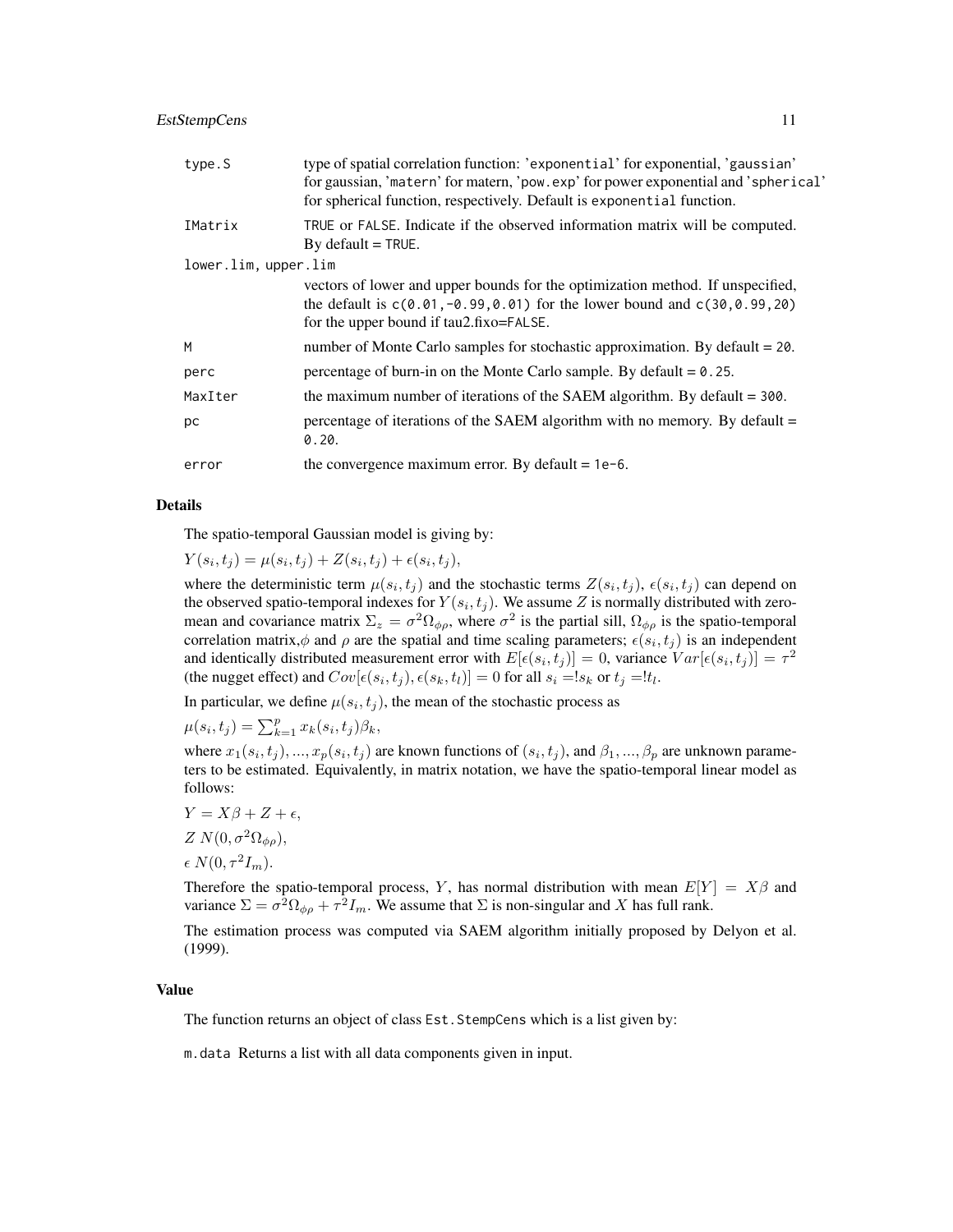m.results A list given by:

| theta        | final estimation of $\theta = (\beta, \sigma^2, \tau^2, \phi, \rho)$ .                                            |
|--------------|-------------------------------------------------------------------------------------------------------------------|
| Theta        | estimated parameters in all iterations, $\theta = (\beta, \sigma^2, \tau^2, \phi, \rho)$ .                        |
| beta         | estimated $\beta$ .                                                                                               |
| sigma2       | estimated $\sigma^2$ .                                                                                            |
| tau2         | estimated $\tau^2$ .                                                                                              |
| phi          | estimated $\phi$ .                                                                                                |
| rho          | estimated $\rho$ .                                                                                                |
| Eff.range    | estimated effective range.                                                                                        |
| PsiInv       | estimated $\Psi^{-1}$ , where $\Psi = \Sigma / \sigma^2$ .                                                        |
| Cov          | estimated $\Sigma$ .                                                                                              |
| <b>SAEMy</b> | stochastic approximation of the first moment for the truncated normal distribu-<br>tion.                          |
| SAEMyy       | stochastic approximation of the second moment for the truncated normal distri-<br>bution.                         |
| Hessian      | Hessian matrix, the negative of the conditional expected second derivative ma-<br>trix given the observed values. |
| Louis        | the observed information matrix using the Louis' method.                                                          |
| loglik       | log likelihood for SAEM method.                                                                                   |
| AIC          | Akaike information criteria.                                                                                      |
| <b>BIC</b>   | Bayesian information criteria.                                                                                    |
| AICcorr      | corrected AIC by the number of parameters.                                                                        |
| iteration    | number of iterations needed to convergence.                                                                       |

#### Author(s)

Katherine L. Valeriano, Victor H. Lachos and Larissa A. Matos

```
## Not run:
# Simulating data
# Initial parameter values
beta <-c(-1,1.50)phi <- 5; rho <- 0.45
tau2 <- 0.80; sigma2 <- 1.5
n1 <- 5 # Number of spatial locations
n2 < -5 # Number of temporal index
set.seed(1000)
x.\text{coord} <= \text{round}(\text{runif(n1,0,10),9}) # X coordinate
y.coord <- round(runif(n1,0,10),9) # Y coordinate
coord <- cbind(x.coord,y.coord) # Cartesian coordinates without repetitions
coord2 <- cbind(rep(x.coord,each=n2),rep(y.coord,each=n2)) # Cartesian coordinates with repetitions
time \leq as.matrix(seq(1,n2)) # Time index without repetitions
```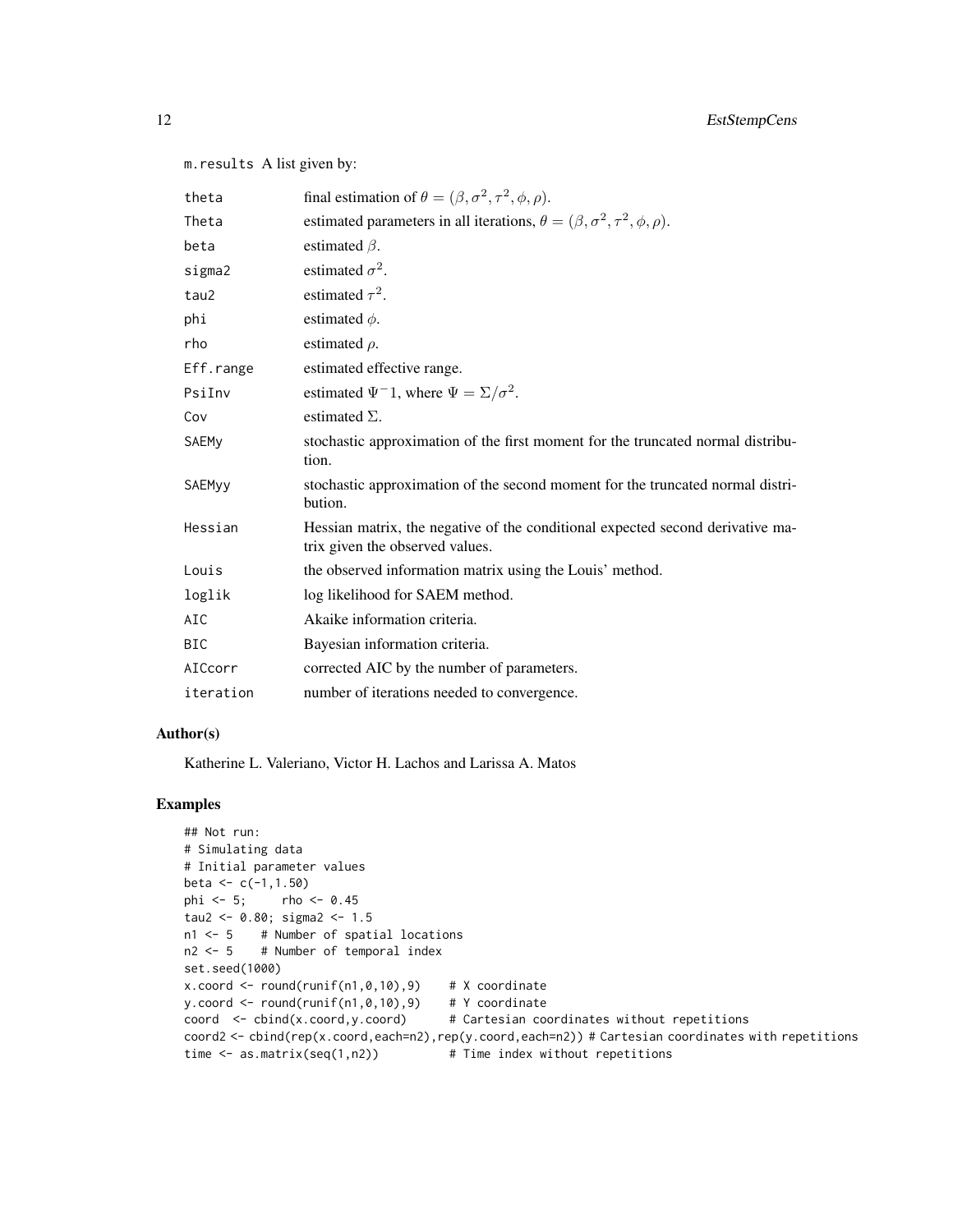#### <span id="page-12-0"></span>PredStempCens 13

```
time2 \leq as.matrix(rep(time,n1)) # Time index with repetitions
x1 \le - rexp(n1*n2,2)
x2 \le rnorm(n1*n2,2,1)
x < - \text{cbind}(x1, x2)media <- x%*%beta
# Covariance matrix
Ms <- as.matrix(dist(coord)) # Spatial distances
Mt <- as.matrix(dist(time)) # Temporal distances
Cov <- CovarianceM(phi,rho,tau2,sigma2,Ms,Mt,1.5,"matern")
# Data
require(mvtnorm)
y <- as.vector(rmvnorm(1,mean=as.vector(media),sigma=Cov))
perc <- 0.20
aa <- sort(y); bb <- aa[1:(perc*n1*n2)]; cutof <- bb[perc*n1*n2]
cc <- matrix(1,(n1*n2),1)*(y<=cutoff)y[cc==1] <- cutof
LI <- y; LI[cc==1] <- -Inf # Left-censored
LS < -y# Estimation
est_teste <- EstStempCens(y, x, cc, time2, coord2, LI, LS, init.phi=3.5,
                 init.rho=0.5, init.tau2=0.7,tau2.fixo=FALSE, kappa=1.5,
                 type.S="matern", IMatrix=TRUE, M=20, perc=0.25,
                 MaxIter=300, pc=0.2)
## End(Not run)
```
<span id="page-12-1"></span>

| PredStempCens |  | Prediction in spatio-temporal model with censored/missing responses |  |
|---------------|--|---------------------------------------------------------------------|--|
|               |  |                                                                     |  |

#### Description

This function performs spatio-temporal prediction in a set of new S spatial locations for fixed time points.

#### Usage

```
PredStempCens(Est.StempCens, locPre, timePre, xPre)
```

| Est.StempCens | an object of class Est. StempCens given as output by the EstStempCens func-<br>tion. |
|---------------|--------------------------------------------------------------------------------------|
| locPre        | a matrix of coordinates for which prediction is performed.                           |
| timePre       | the time point vector for which prediction is performed.                             |
| xPre          | a matrix of covariates for which prediction is performed.                            |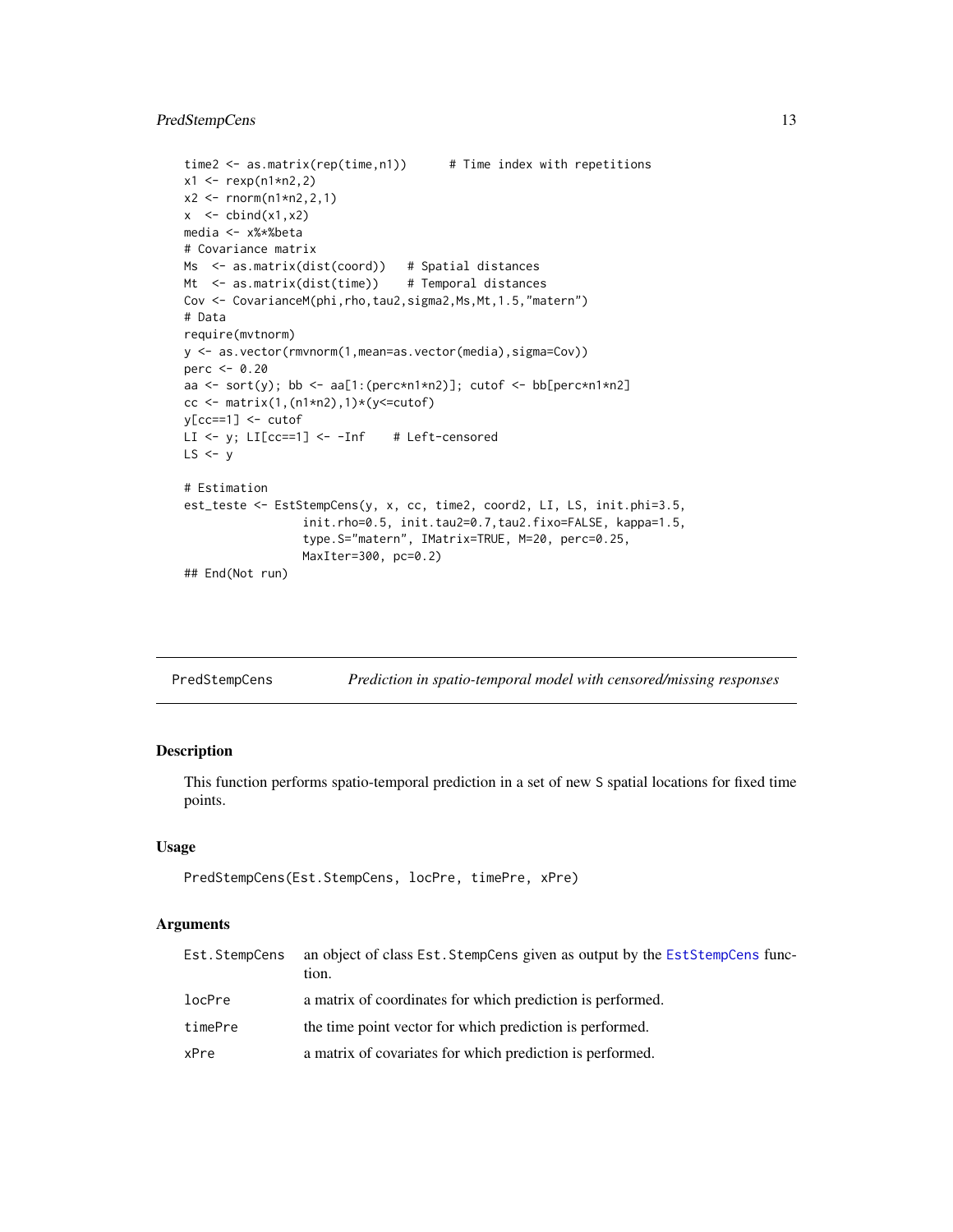<span id="page-13-0"></span>The function returns an object of class Pred. StempCens which is a list given by:

| predValues | predicted values.            |
|------------|------------------------------|
| VarPred    | predicted covariance matrix. |

#### Author(s)

Katherine L. Valeriano, Victor H. Lachos and Larissa A. Matos

#### See Also

**[EstStempCens](#page-8-1)** 

```
## Not run:
# Initial parameter values
beta <-c(-1,1.50)phi <- 5; rho <- 0.60
tau2 <- 0.80; sigma2 <- 2
# Simulating data
n1 <- 17 # Number of spatial locations
n2 < -5 # Number of temporal index
set.seed(12345)
x.co \le round(runif(n1,0,10),9) # X coordinate
y.co \le round(runif(n1,0,10),9) # Y coordinate
coord \le cbind(x.co,y.co) # Cartesian coordinates without repetitions
coord2 <- cbind(rep(x.co,each=n2),rep(y.co,each=n2)) # Cartesian coordinates with repetitions
time \leq as.matrix(seq(1,n2)) # Time index without repetitions
time2 <- as.matrix(rep(time,n1)) # Time index with repetitions
x1 \le - rexp(n1*n2,2)
x2 \le - rnorm(n1*n2,2,1)
x \le - cbind(x1, x2)
media <- x%*%beta
# Covariance matrix
Ms <- as.matrix(dist(coord)) # Spatial distances
Mt <- as.matrix(dist(time)) # Temporal distances
Cov <- CovarianceM(phi,rho,tau2,sigma2,Ms,Mt,0.50,"pow.exp")
# Data
require(mvtnorm)
y <- as.vector(rmvnorm(1,mean=as.vector(media),sigma=Cov))
data <- data.frame(coord2,time2,y,x)
names(data) <- c("x.coord","y.coord","time","yObs","x1","x2")
# Splitting the dataset
local.set < <>coord[-c(4,13),]data.est <- data[data$x.coord%in%local.est[,1]&data$y.coord%in%local.est[,2],]
data.valid <- data[data$x.coord%in%coord[c(4,13),1]&data$y.coord%in%coord[c(4,13),2],]
# Censored
perc <- 0.10
y <- data.est$yObs
```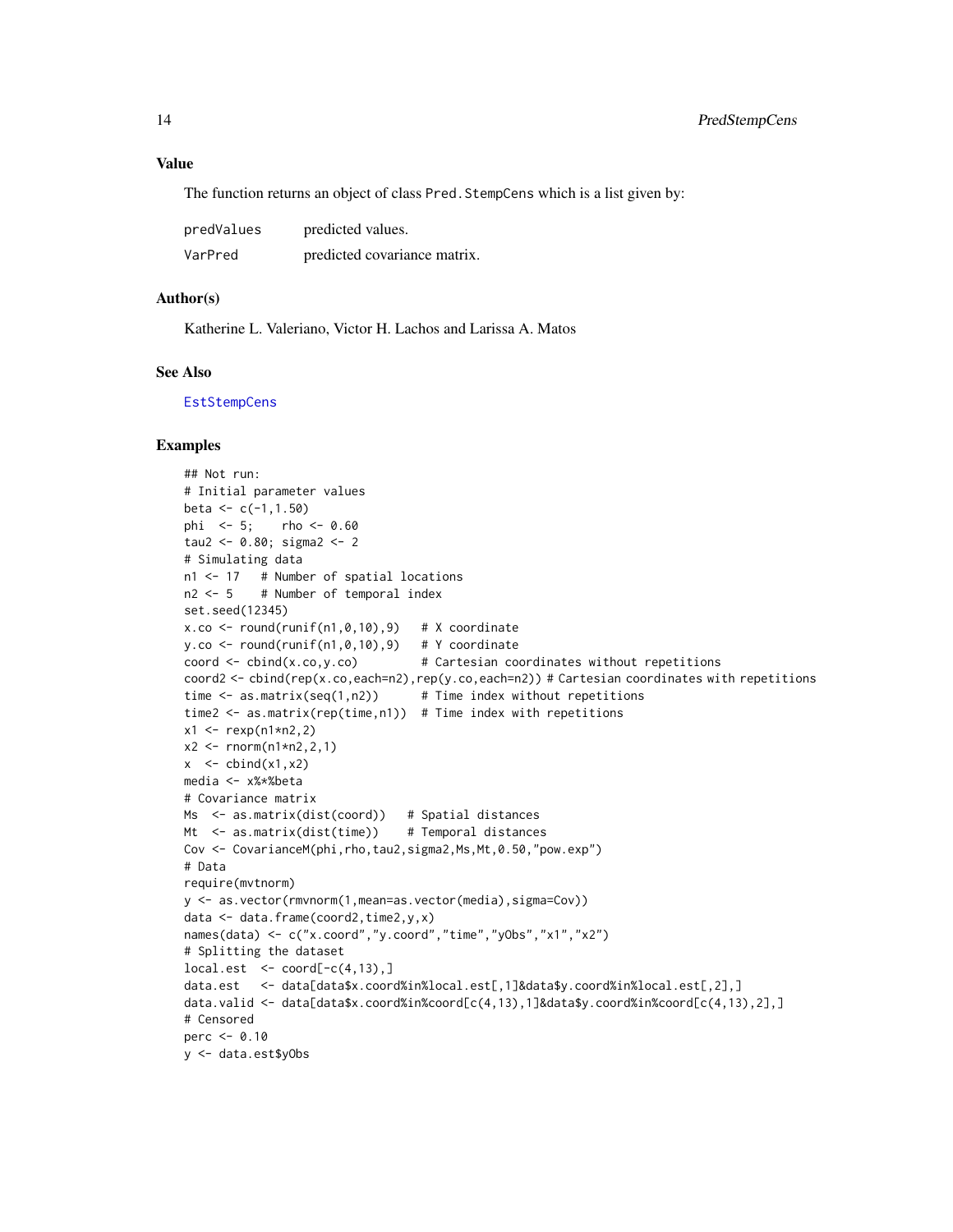#### PredStempCens 15

```
aa \le sort(y); bb \le aa[1:(perc*nrow(data.est))]
cutof <- bb[perc*nrow(data.est)]
cc <- matrix(1,nrow(data.est),1)*(y<=cutof)
y[cc==1] <- cutof
data.est \leq cbind(data.est[,-c(4,5,6)],y,cc,data.est[,c(5,6)])
names(data.est) <- c("x.coord","y.coord","time","yObs","censored","x1","x2")
# Estimation
y <- data.est$yObs
x <- cbind(data.est$x1,data.est$x2)
cc <- data.est$censored
time2 <- matrix(data.est$time)
coord2 <- data.est[,1:2]
LI \leftarrow y; LI[cc==1] \leftarrow -Inf # Left-censored
LS < -yest_teste <- EstStempCens(y, x, cc, time2, coord2, LI, LS, init.phi=3.5,
                 init.rho=0.5, init.tau2=1, kappa=0.5, type.S="pow.exp",
                 IMatrix=FALSE, M=20, perc=0.25, MaxIter=300, pc=0.20)
class(est_teste)
# Prediction
locPre <- data.valid[,1:2]
timePre <- matrix(data.valid$time)
xPre <- cbind(data.valid$x1,data.valid$x2)
pre_teste <- PredStempCens(est_teste, locPre, timePre, xPre)
library(ggplot2)
Model <- rep(c("y Observed","y Predicted"),each=10)
station <- rep(rep(c("Station 1", "Station 2"),each=5),times=2)
xcoord1 \leftarrow rep(seq(1:5), 4)ycoord1 <- c(data.valid$yObs,pre_teste$predValues)
data2 <- data.frame(Model,station,xcoord1,ycoord1)
ggplot(data=data2,aes(x=xcoord1,y=ycoord1)) + geom_line(aes(color=Model)) +
facet_wrap(station~.,nrow=2) + labs(x="",y="") + theme(legend.position="bottom")
## End(Not run)
```